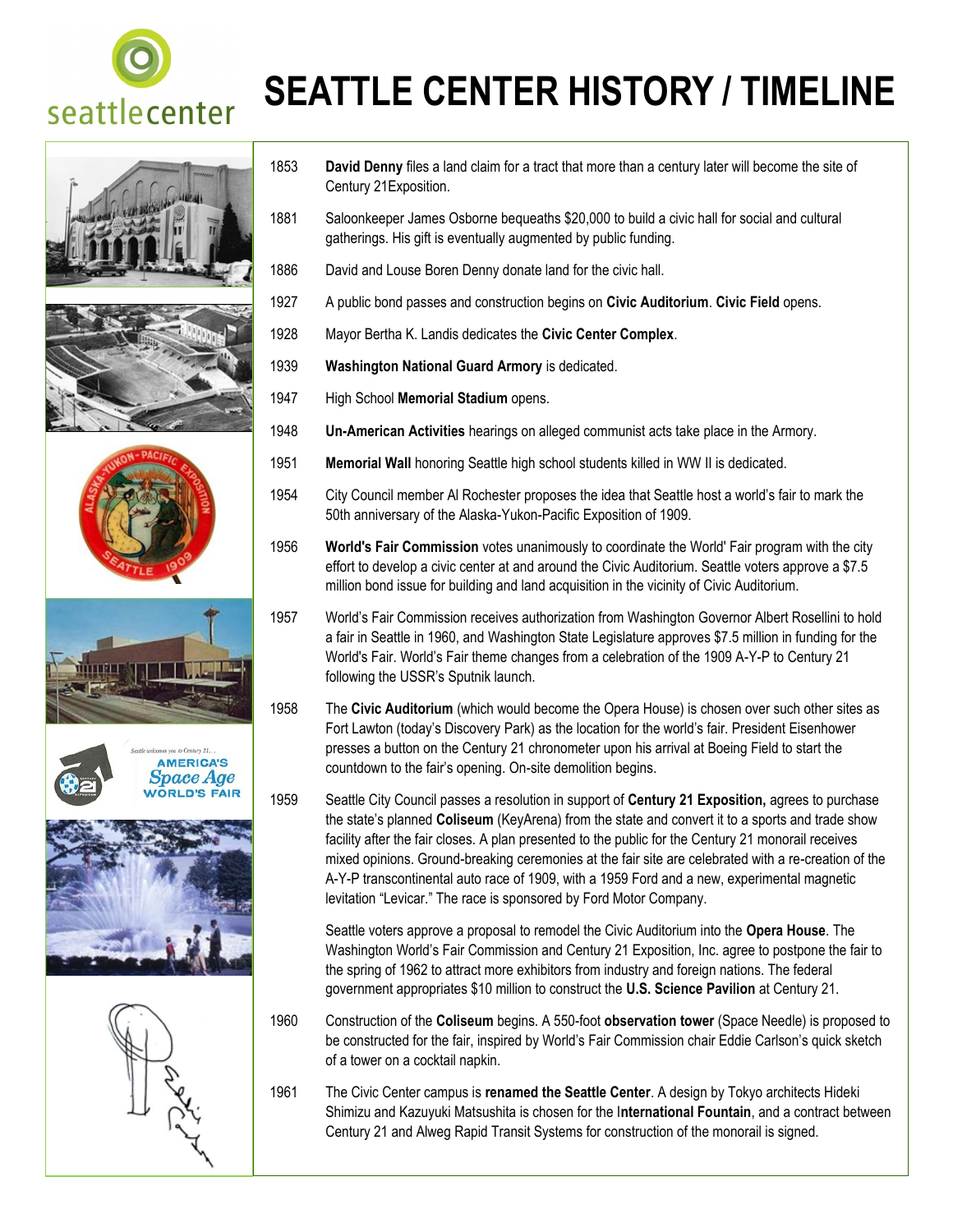

## **SEATTLE CENTER HISTORY / TIMELINE**



1962 Seattle Center **Opera House** opens for the World's Fair. In February, the Fair's public relations director Jay Rockey achieves a major coup, a picture of the Space Needle under construction is featured on the cover of **Life magazine**, complemented by a seven-page, praise-filled article titled: "*How to Pull Off a Fair*." April 9: The **Seattle Center** is dedicated, and two time capsules are sealed in a cornerstone of the Opera House, to be opened in 2012. Both are inadvertently unearthed in 2002 prior to construction of Marion Oliver McCaw Hall.

**President John Kennedy** open the Century 21 World's Fair on April 21. Life Magazine is published in May with the cover featuring the Monorail and headlined "*Century 21 Opens -- Out of This World Fair in Seattle,*" that same month, **John Glenn** visits Century 21 and the first Naturalization Ceremony is held at Seattle Center. **Elvis Presley** arrives in September to shoot the film *It Happened at the World's Fair*.

In October, the fair's principal architect, **Paul Thiry**, submits plans to Seattle Mayor Gordon Clinton regarding the layout of the "post-fair" Seattle Center. The Fair closes on October 21, and on October 22, the United States Science Pavilion reopens as **Pacific Science Center**.

- 1963 The City of Seattle resumes possession of the Seattle Center after Century 21 Exposition's lease ends. The fairgrounds reopen on June 1 as the **Century 21 Center,** a name that lasts for two years before the site reverts back to simply "**Seattle Center**" after much brainstorming of possible names such as Needleland, Pleasure Island and Pacifica. The **Bubbleator** is moved from the Coliseum to Center House. **Seattle Repertory Theatre** premieres in November at the Playhouse.
- 1964 **Seattle Opera** presents its first season.
- 1965 City of Seattle purchases the **Monorail** system from Century 21 Center, Inc. for \$600,000, and Seattle Center becomes a department of the City of Seattle.
- 1967 The NBA **Seattle Supersonics** plays its first game in the Coliseum on October 13.
- 1971 Festival '71 (renamed **Bumbershoot** in 1973) debuts in August.
- 1972 **Northwest Folklife Festival** is held for the first time, over Memorial Day weekend.
- 1975 Seattle Opera stages its first production of **Wagner's** *Ring* cycle.
- 1976 **Cherry trees** are planted at Kobe Bell as part of Cherry Blossom Festival, a key component of Seattle Center Festál cultural festivals at Seattle Center.
- 1977 Seattle voters pass a **\$19 million** bond measure for capital improvements at Seattle Center. **Seattle Center Foundation** is incorporated to administer and encourage charitable gifts, grants, bequests and memorials.
- 1980 The **Bubbleator** is removed from its relocated position in the Center House, donated to Children's Hospital and placed in storage.
- 1982 Space Needle **Skyline Level** is added, housing kitchen and banquet facilities.
- 1983 **Pacific Northwest Ballet** debuts its original, acclaimed *Nutcracker*. Seattle Repertory Theatre moves to a new home, the **Bagley Wright Theatre**.
- 1986 **KCTS 9** moves its operations from the University of Washington campus to Seattle Center. **Bite of Seattle** outgrows its Green Lake location and moves to Seattle Center. **Seattle International Children's Festival** debuts and runs until 2011.
- 1990 Seattle City Council adopts the **Seattle Center 2000 Master Plan**.